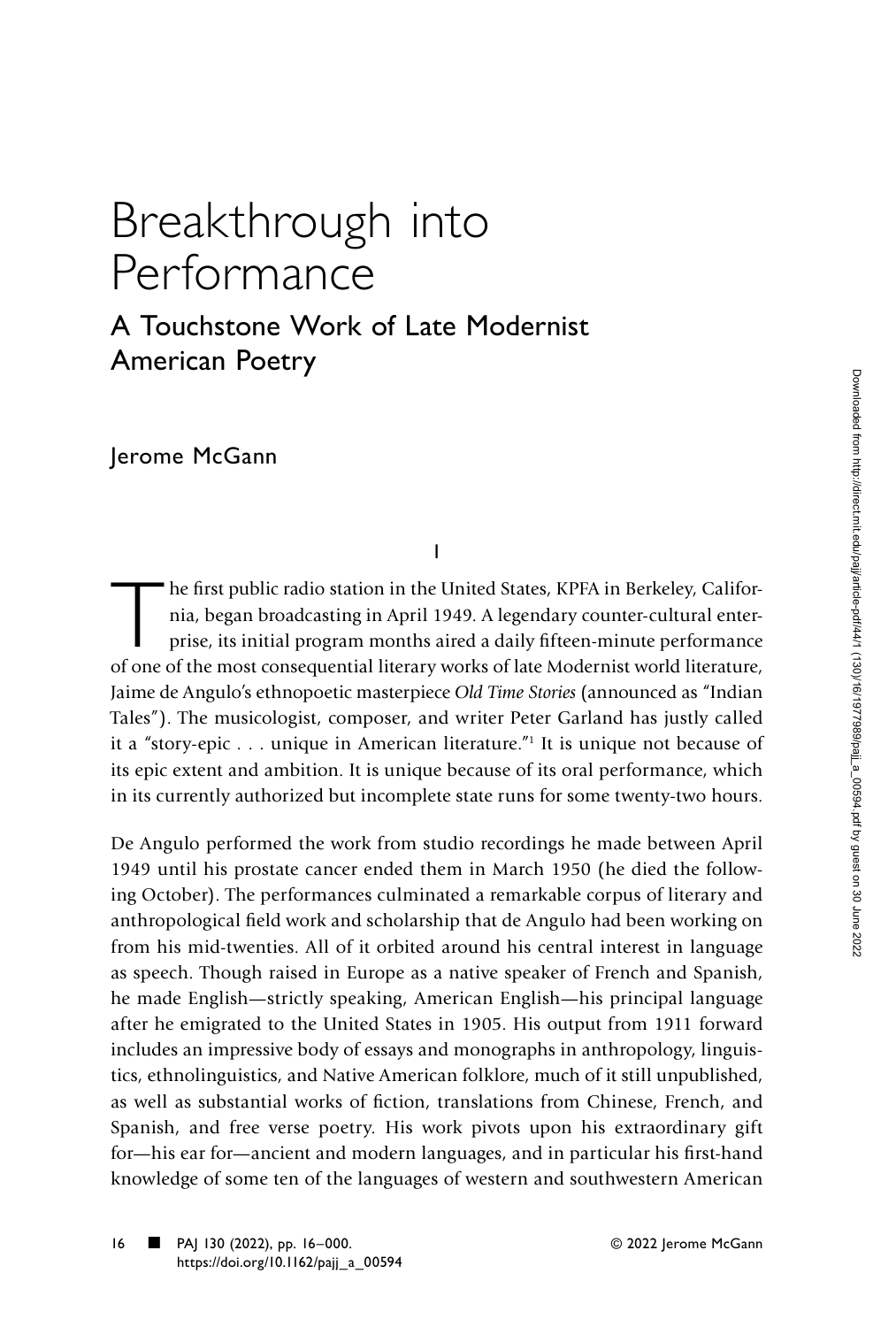first peoples, especially the California first peoples, for which he produced grammars, lexicons, and editions.

The close relation between de Angulo's language studies and his poetry has to be carefully parsed, however. The title *Indian Tales*, still commonly used for his masterwork, brings the problem into focus. It gained currency from the influential 1953 book with that title, an editorial selection put together in New York two years after de Angulo's death. Widely translated and kept in print until the late 1990s, that book more than any other shaped and sustained de Angulo's reputation during the last half of the twentieth century. But its print condition and the many other printings it spun off obscure the significance of the "breakthrough to performance"—the phrase is Dell Hymes's—that de Angulo achieved in 1949–50. He defined the lifelong focus his work would take in a 1922 comment he made to his first wife Cary Fink. While his field work was helping him "to understand the 'primitive mind' [of California first peoples] better and better, . . . What I have really gotten out of my study . . . is less an understanding of the primitive psychology of the Indians than a clearer understanding of the primitive psychology of most of us."2

It was the primitive lifeways of his Western contemporaries that he was tracking. The signal breakthrough came more than twenty-five years later in Berkeley when he went on air. He found revising his texts for performance very hard—as he told Dorothy Pound at the time, he had "never worked like that before [my] little brain almost snapped." But in a letter to his daughter Gui written just after he finished his first set of broadcasts—she was living in Paris—he could see what he'd accomplished. Transmediation "has helped me to see deeper than ever into the significance of mythology."3

From June 1949 through mid-1950 the *Old Time Stories* became an oral prosepoem that was also a self-conscious ethnopoetics for sophisticated Western poetic theory and practice *tout court*. It came through a global language he had grown fluent in (American English) but that was neither of his two mother tongues (French and Spanish). The work holds up the Western life-world for reflection in the distant mirrors—mythic and ultimately music-based—of a few native California languages and the cultural works they fed off and sustained. De Angulo learned how to tell stories about Time out of Clocktime Mind—stories desperately needed by a Western world spun out of natural balance—by beginning to learn about language again, this time from, so to speak, primary sources.

The making of the *Old Time Stories* extended over a complex history of twenty years. While that record is obscured by various fractures, one extremely serious, its salient features can be reconstructed. It began in the late 1920s as a work for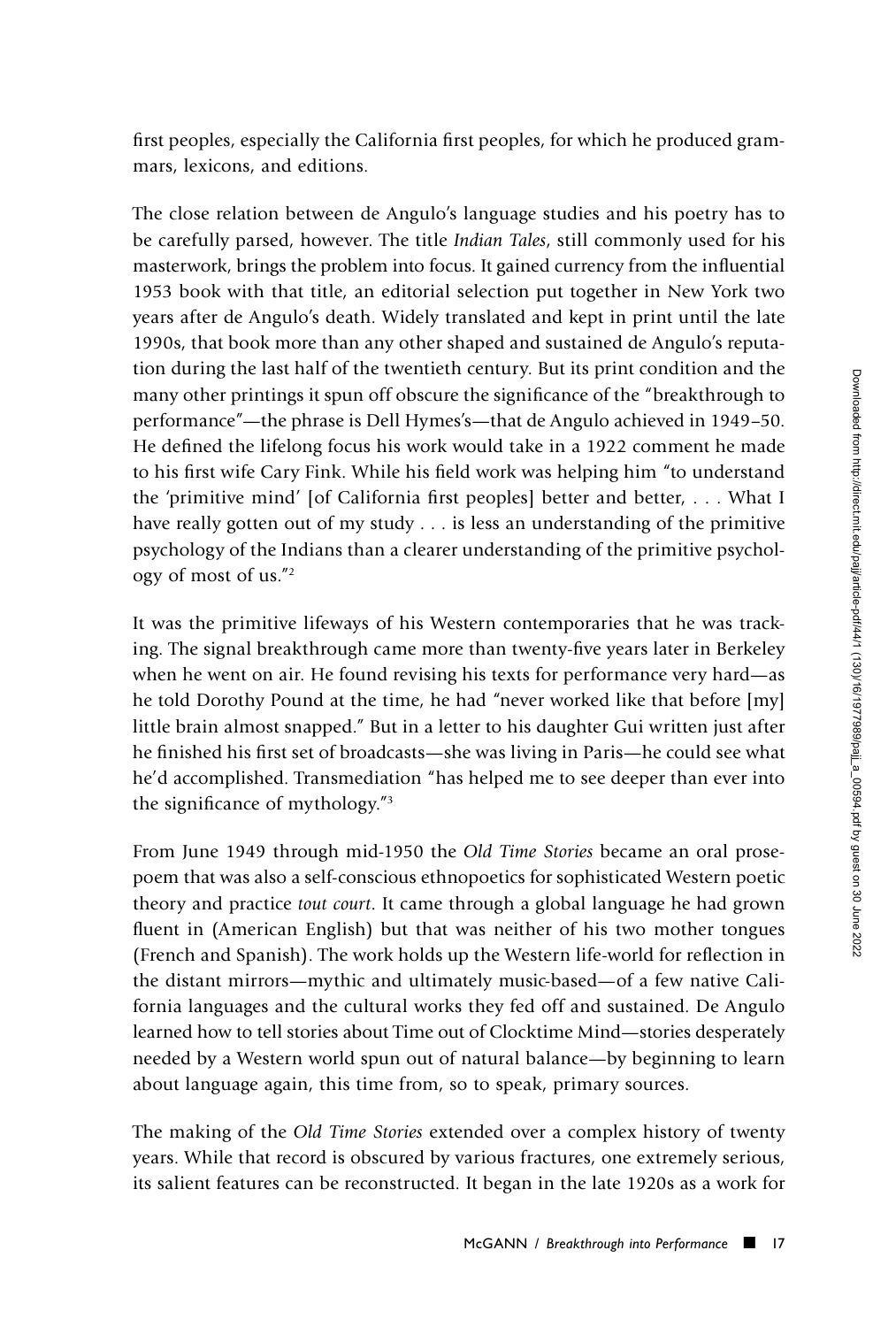his two children—what he then called "Indian Tales for a Little Boy and Girl": the simple story of a family, half animal and half human, travelling from their home near Clear Lake California to visit family living to the west near the ocean. On their journey out and back they interact with various unusual people (Flint People, Grass, Water, and Fire People, Duck People, Antelope People, etc.), are joined by other quasi-mythic characters, like Grizzly Bear, his daughter Oriole Girl, and Coyote Old Man, learn about different lifeways and languages, and hear many strange and magical tales. De Angulo eventually illustrated most of these materials with a large set of highly dynamic line drawings done in an arresting style he developed from his practical study of Chinese calligraphy and illustration.

As it grew and changed over time, the work gained an underground celebrity because he was reciting and loaning parts of it to his large circle of friends from the Bay area and nearby Monterey County.<sup>4</sup> In 1945, de Angulo set about preparing an illustrated fair copy typescript for print publication. It's unclear from the massive set of surviving manuscripts and typescripts—fragments and discontinuous sequences—whether he ever brought this effort to any kind of conclusion. What is certain is the next decisive moment in the work's passage: the shift in the spring of 1949 from a print conception to oral performance. Aware of de Angulo's work, the KPFA program director Eleanor McKinney asked him if he would take it on air. When he enthusiastically agreed, he was assigned a six-day late afternoon slot, Sundays excepted. Between April 15 and June 20, 1949, KPFA's first weeks of broadcasting, de Angulo was "working like hell" at the KPFA recording studio and "making permanent [taped] records."5 In those few weeks he delivered a set of fifty-two on air "installments"—that was his term—that extended over some thirteen hours. Revising his 1945 typescript for performance, de Angulo broke open the work's not yet realized expressive possibilities. McKinney urged de Angulo to do another set because the first proved so popular. Though not so momentous as the first, it was at least as significant, and not just because of its magnitude: a series of well over two hundred individual broadcasts that had de Angulo on the air for more than fifty-eight hours between June 1949 and March 1950. It was another integral performance that he got to repeat and, like the first, revise: "i repeated them over the radio 3 times and each time i made some variation, transpositions, etc."6

When de Angulo was no longer able to broadcast after March 1950, he turned his attention back to his texts, a move that would help frame the subsequent reception of the work in textual rather than oral and performative terms. A related misfortune subsequently fell upon the actual broadcasts, which KPFA had preserved on quarter-inch tapes. De Angulo told the Pounds there were 100 of them and a close study of all the relevant surviving documents—manuscripts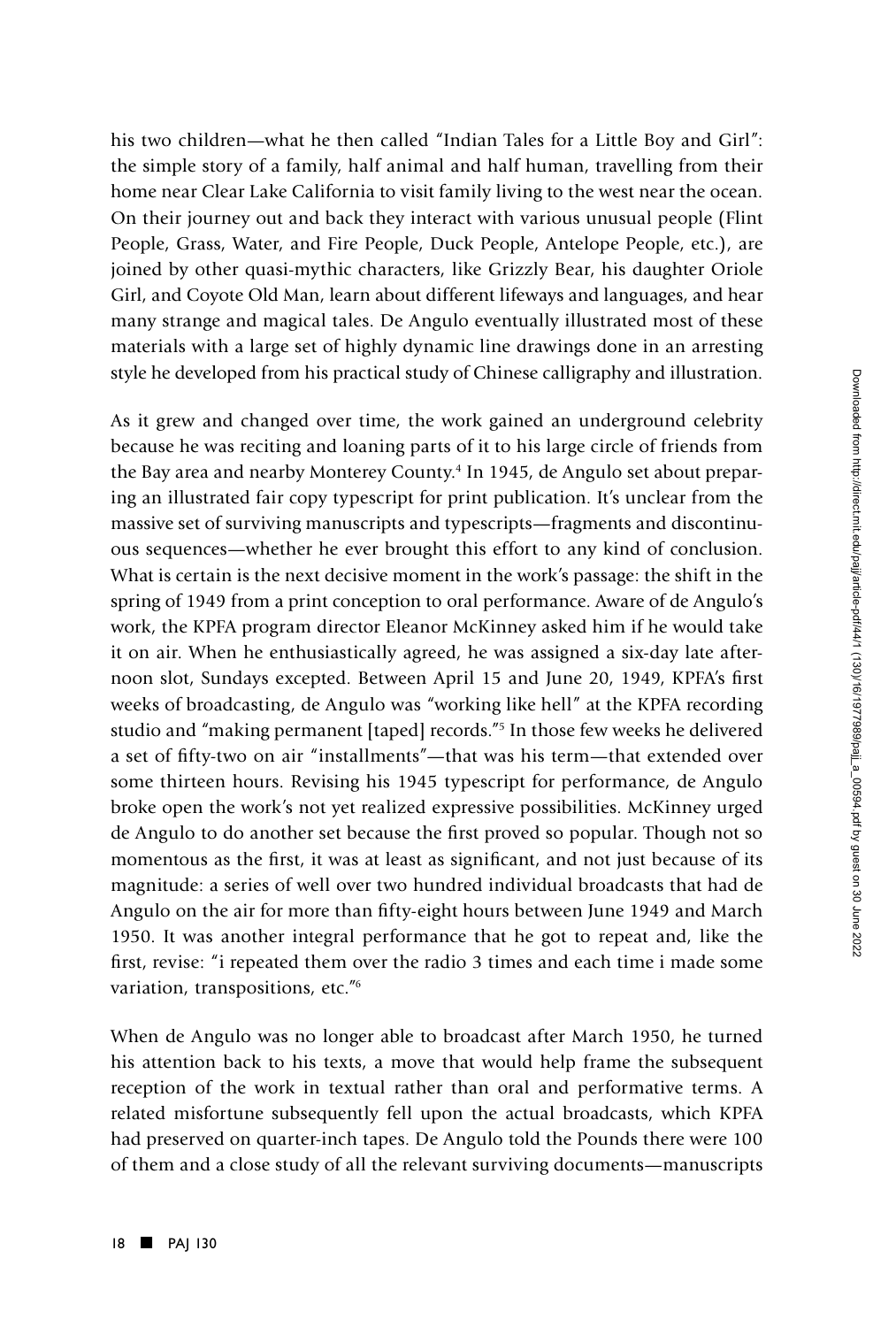and typescripts, tapes, and the KPFA broadcast schedules—proves that there were certainly at least ninety-seven or ninety-eight, though only a set of eighty-eight tapes comprising some twenty-two hours currently survives.7 This set was made by KPFA/Pacifica Radio in 1991 from the (now-missing) 1949–50 originals under the editorial supervision of de Angulo's daughter Gui. Whether she edited out some material or KPFA misplaced some tapes, or both, is uncertain. But significant material went missing and other important errors, often large scale, were introduced.

II

Even before the KPFA broadcasts, de Angulo's *Old Time Stories* were invested in a phonological approach to language and expression, which he laid out in "What Is Language?", the unpublished linguistic treatise that he wrote in the early 1940s as a supplement to Sapir's magisterial *Language: An Introduction to the Study of Speech* (1921). But the chief significance of his scholarly and professional writings is what their conceptual approach showed him they could not do. De Angulo's tutelage in the songs and music of native California freed him to recover, for a sophisticated Western language, what Yeats called its "Living Voice." The *Old Time Stories* turned the expository arguments and exempla of "What Is Language?" and the other professional writings back into performative demonstrations. The imaginative works that came before 1949—his text-based verse and fictions, his *Indian Tales* illustrations, his experiments with "composition by field," and perhaps most important his exasperation with traditional orthography that drove his "fonetic" text transcriptions—all laid a groundwork for the KPFA breakthrough.8

Crucial as it was, that chance KPFA opportunity might have been missed had he not, by chance again, fallen into an extended conversation about poetry and poetics, which began in December 1948, with Ezra and Dorothy Pound. He could scarcely have chosen more apt persons, and the exchange would prove momentous for de Angulo when he revised his typescripts into prompt texts for his broadcasts. The Pounds were eager respondents as he passed along large parts of his fiction and poetry. The *Old Time Stories* was clearly "something more than children's stories," Dorothy wrote, while Pound registered the work's striking coincidences with the *Metamorphoses* when he called de Angulo the "American Ovid."

Most important, however, the correspondence spurred de Angulo to reflect on what he was attempting in the *Old Time Stories*. Admiring de Angulo's work, Pound was aghast at his ignorance of traditional prosody. De Angulo pushed back in a splendid letter he wrote soon after he had begun his second, greatly augmented "installment" of the *Old Time Stories*: "You are a funny one," he wrote, "discover[ing] the poet in me and get[ting] me rid of my sense of inadequacy"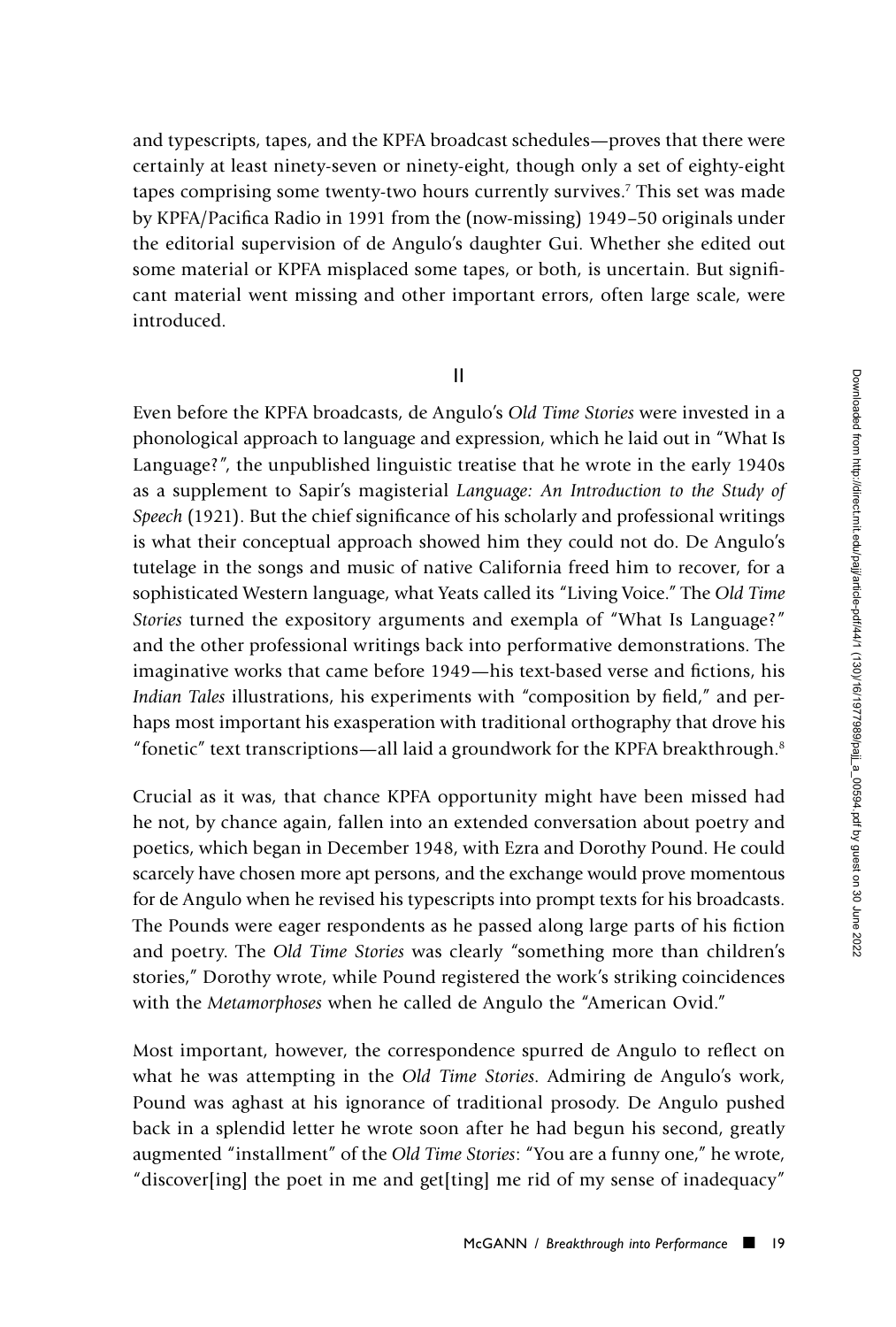and then trying to school me in prosody. To pique Pound he invented a little skit in three scenes, what he called "the story of the horse prosody."9

Scene one, Ezra and Dorothy in conversation: "look, Dorothy, nice horsy, real stuff, look at the gait, singlefeets and paces, nice horse, let's buy him, a little rough, take a chance, take a chance." In "Scene II" the equestrian master helps train the horse in proper technique and his instruction succeeds. But after the horse got "first prize" comes "Scene III" and the master's "disconsolate" reaction: "That's not a horse, that's a cow!" he laments, "what have you done to my colt?" Although de Angulo didn't have to state the moral, he did anyway: ""Ezra, don't you realize that the day I start worrying about prosody I will cease being a poet?!" He didn't worry about prosody but he did remember and reflect on where his work came from and what he was trying to do. His fascination with oral performance was long-standing:

My elder brother trained me—*he* was a BORN actor . . . and I always get my audience roaring with those tales of Don Gregorio but writing them down without the help of voice, accent, gestures, &c &c *is another story!* it's very difficult.10

In another letter several months later, just after the second KPFA installment was launched, they asked him about one of the work's standout motifs, the expression "tras tras tras" that mediates transitions as the Bear party (and the narrative) moves from place to place:

doroth & ezra: "tras-tras-tras" is NOT Indian . . . call it an onomatopoeia (for me it goes back to Don Joe Trigueros—he was Chancellor at the Spanish Embassy in Paris, hwen I was a litl boy . . . and Don Joe Tr. lovd to tell stories and we children lovd to listn to him saying tras-tras-tras to indicate that a person was going going going leisurely.

A recurrence of these "onomatops," as de Angulo calls them, punctuate the work. They index an oral performance that is being regularly measured against the rhythms and soundscape of Native American song, much of it entirely wordless. Like the Free Jazz that would soon emerge in America, the musical language of the early California peoples that de Angulo worked with was piped to the spirited ditties lacking a tonic chord. At the sub-semantic level, the language does not run on traditional prosodic feet. The "primitive" music and languages that de Angulo became fluent in pointed toward a new conception of English poetry more strictly, American-English. An undated letter to Dorothy—late 1949 or early 1950—is especially revealing: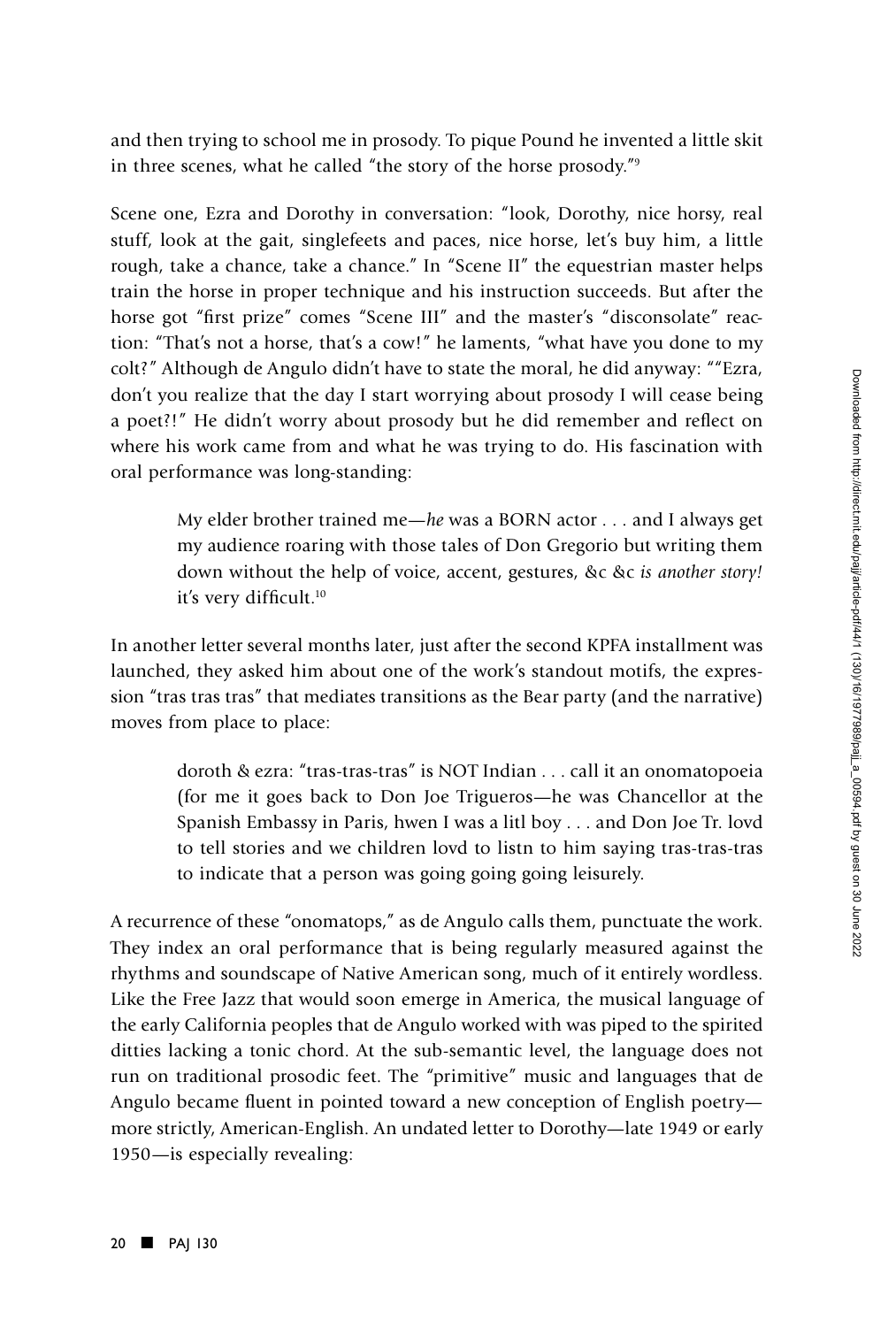Ezra is absolutely right about my complete ignorance of english prosody. It is complete. Not only english, but french also, and Spanish—and every other language. and that is why I never (or hardly ever) showed my poems to anyone [and] why I was never able to warm up to the reading of poetry. . . . i am not joking. . . . it was lucky if i even understood the meaning of the sentences.

Because his poetic work is shaped by his phonetics—his focus, he insists, is the "intonation," "pronunciation," and "accentuation" of "normal speech"—traditional prosody proved an obstacle rather than a helpful tool. De Angulo's work with paleolithic languages helped him see why Don Trigueros's performances were so spellbinding. If you want remarkable poetic feats, Ezra, do not train your colt in "singlefeets and paces."

The English language of the *Old Time Stories* threw the issue of music and prosody into sharp focus, as he went on to point out in a brief, crucial passage of this letter. Though the stress-based character of English is apparent in "words of more than one syllable," or "when the word becomes welded into a phrase of a sentence [t] he stress may completely disappear [as] in Mandarin Chinese in regard to tone (but not in Cantonese)." De Angulo is arguing that because stress can shift or disappear in English vernacular speech, its rhythmic order, its prosodic capacities, show their flexibility. To exploit that, intonation, pronunciation, and accentuation have to dance in the context of performance purposes and expectations.

California's paleolithic "American Scene" was especially revealing because the linguistic landscape was so various. All the languages were strongly grounded in communal music and dance, some were tonal like Mandarin, others were not. The variety threw the rhythmic capabilities of language into the sharpest relief for de Angulo. While these were already operating in the "Indian Tales for a Little Boy and Girl," the initial KPFA broadcasts pitched the work over the edge. Of first importance is the oral work's key instrument, de Angulo's voice and performance style. Punctuated by regular eruptions of strange song and music, a primarily English-language narrative gets built in a lightly chanted baritone register enriched by clearly audible French and Spanish inflections. The work's American vocabulary and usage are radically polyglot—shifting from contemporary vulgar idioms to several more formal styles, some academic, some virtually archaic considering the work's genre and performance context. Its foregrounded (Western) genre, children's storytelling, was a crucial move because it plays its complex ambitions in a cunningly deceptive minor key.

Because all the tales draw from widely shared, if also differently worked mythic constellations, they constantly echo, overlap, and replay each other in various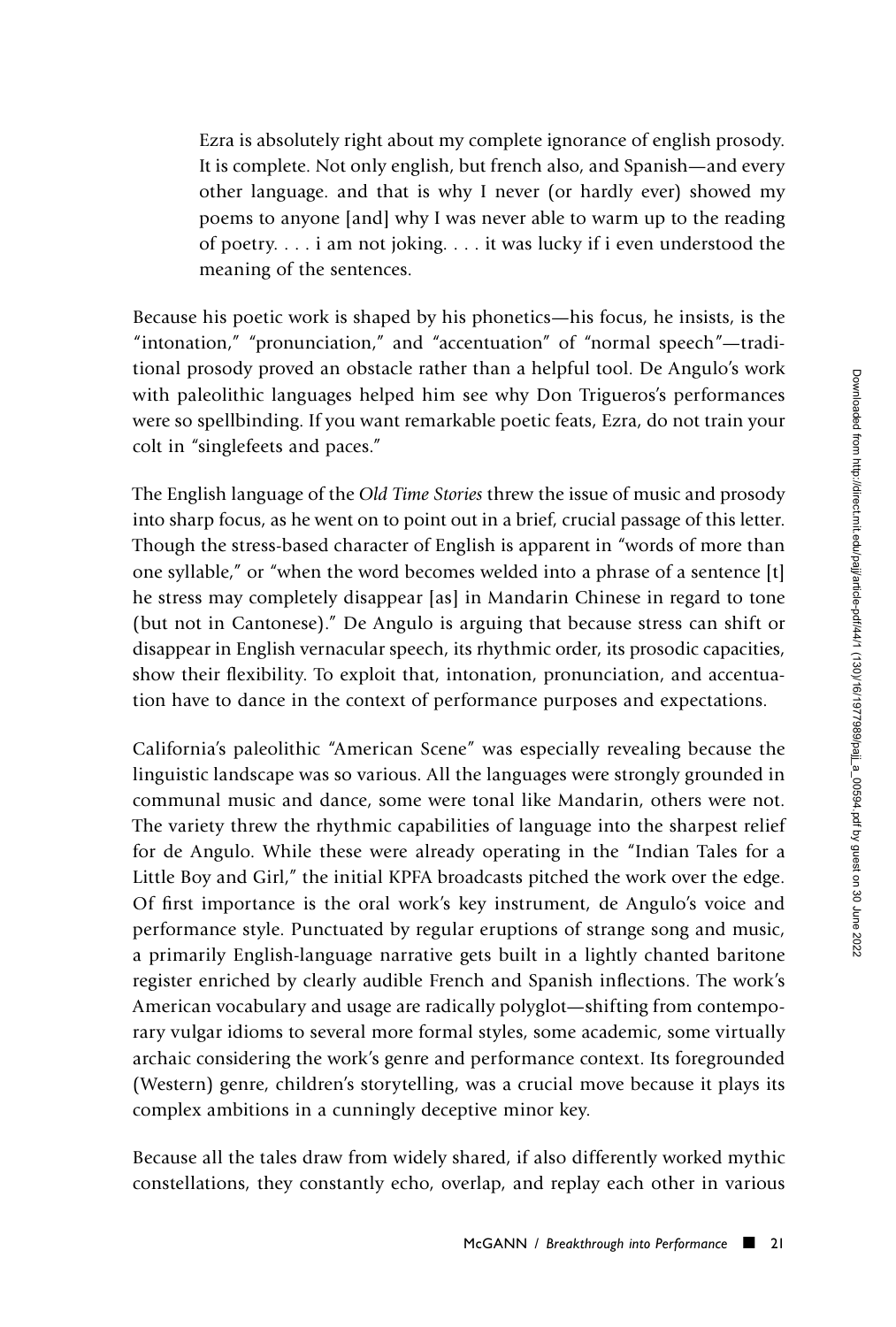ways. That is one of the work's large scale frames of reference: ultimately a prosodic frame since it's a machine for generating multiple repetitions and motivic variation. The work's two chief vortices, the tales of Loon Woman and Coyote Old Man, are pervasively reflected and reworked at different scales. Like the Matter of Troy for the ancient heroic world and the Matter of Arthur for European romance culture, their power for cultural expression seems limitless. Two other elaborate sets of material are only slightly less impressive as fractal generators: the Story of the Gilak Monster and the Pomo myth of the brothers Marumda and the Kuksu.

But those great narrative objects can obscure as much as they reveal about the work's unusual ethnoprosodic breakthrough. They are so spectacular that they can distract from the relevant minute particulars. We get a clearer view if we parse an apparently anomalous feature of de Angulo's greatly augmented second set of broadcasts. Several tale-tellings on the outward bound journey are repeated—verbatim—when the Bear party turns homeward. The significance of these anomalies might easily be mistaken as transmission errors, especially because the tales in question are relatively minor events in the overall narrative unfolding.

Let's consider two of these verbatim repetitions: the tale of Diniki, Weasel, and the Sausage People, which first appears at the end of the third hour of tale-telling and then again near the end of the twenty-first hour; and the story of a race between Porcupine and Coyote Old Man, which comes during the seventh hour and then later at the end of the twentieth. $11$ 

That these events aren't errors comes clear when the work is given what Charles Bernstein has called "Close Listening." Because de Angulo's performance is not being laid down spatially as text but runs as a continuous sound event, it can be difficult to keep in mind exactly what we register as happening at each listening moment. How do we parse—do we even notice?—the verbatim character of such widely separated episodes? One needs a high-level acuity of the ear, the sort of knowledge and awareness one draws upon when listening to music, perhaps especially the verbalized music of opera. You listen and you think, "didn't I hear that before somewhere?" But the music keeps playing and while you are carried forwards, you are haunted backwards.

"Close Listening" calls out small but decisive phonetic differences between the two performances that signal the larger socio-linguistic issues being demonstrated. The first time Fox Boy asks Grizzly to tell the story to the children, but the second time the children overhear Grizzly telling the story to his brother and sister-in-law when the three are sitting together weaving. No one has asked for it the second time. In fact, at that point we know that everyone knows the story already, though they know it in different ways. It's a familiar story for the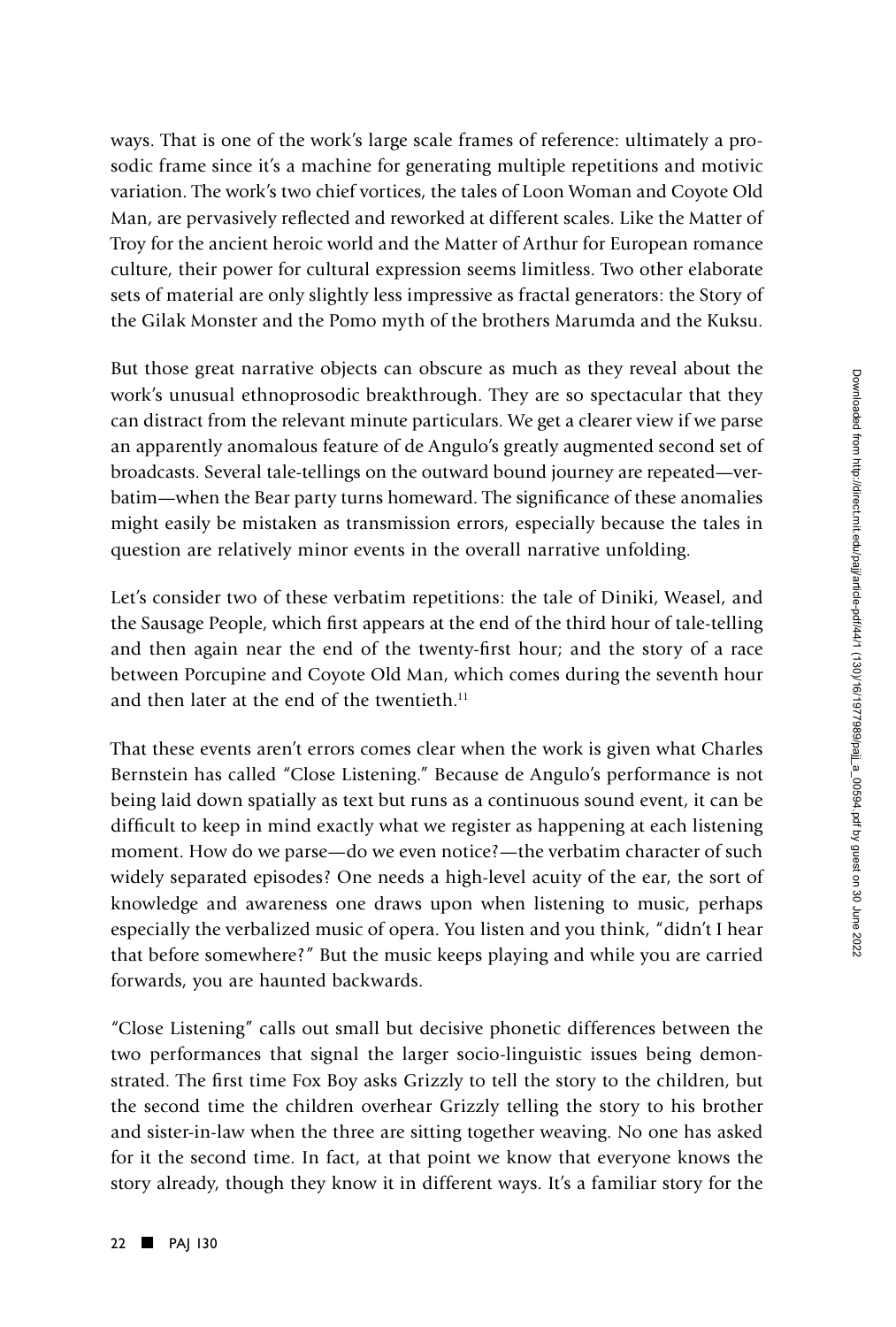adults, one they've heard often, though perhaps—probably, in fact—in different versions since they come from different parts of their native California world. The children, however, are getting a first lesson in the pleasures of a certain kind of tale-telling and tale-listening: the kind when you decide you'd like to hear something over again. After all, if you can never hear all of what you're listening to you might well feel you can never get enough of it.

The internal listening scene, the social context for Grizzly's performance, is different in each case. But we are the audience and context for de Angulo's performances. The *Old Time Stories* have had you—us—on its mind, even in its sites, all along. We are being called to register a voice that has learned to perform itself, to make music—rhythmic order—from the sounds it can organize and articulate. Fundamentally it's simply theme and variation, rhyming and off-rhyming, being executed at all of the ethnolinguistic levels of the work. But in his telling de Angulo calls special attention to the most basic phonological features of mode, tempo, cadence, intonation, pitch, and their moments of duration, pause, silence.

Or consider the two versions of the Porcupine/Coyote tale. Porcupine narrates his own story in the first instance while the second is a performance by Tsimmu, a young Achumawi, which climaxes a long discussion between Tsimmu, Kilelli, Fox Boy, and Oriole Girl about different languages and how they affect the telling of tales. Tsimmu's performance is slower and more carefully measured than Porcupine's. Speaking in his Wolf tongue at the outset, he articulates his language with such care because it's unfamiliar to his new friends. That opening demonstration is a runup to the English language performance that follows, a kind of brief overture, explicitly making his strange and beautiful language his subject. A psychological drama shaped Porcupine's comic performance but Tsimmu's mind and intentions are elsewhere.

While Porcupine and Tsimmu perform for their particular audiences, we make up the audience for de Angulo's contemporary performance. Realizing that, we understand why these tales are not "Indian Tales," an ethnopoetic raid on the myths and music-based languages of California first peoples. Folded into the translation of the *Old Time Stories*, those mythic materials are neither possessed nor explained in the enlightened Modern terms that de Angulo understands and could easily deploy. They are invoked rather for the light they throw on de Angulo's central subject—"the primitive psychology of most of us" who may have fallen asleep in our deceptively enlightened Western languages, like Coyote Old Man in his forgotten valley now called back to life again in a language and for people he never knew. *Old Time Stories* is a performance carried out under Western eyes.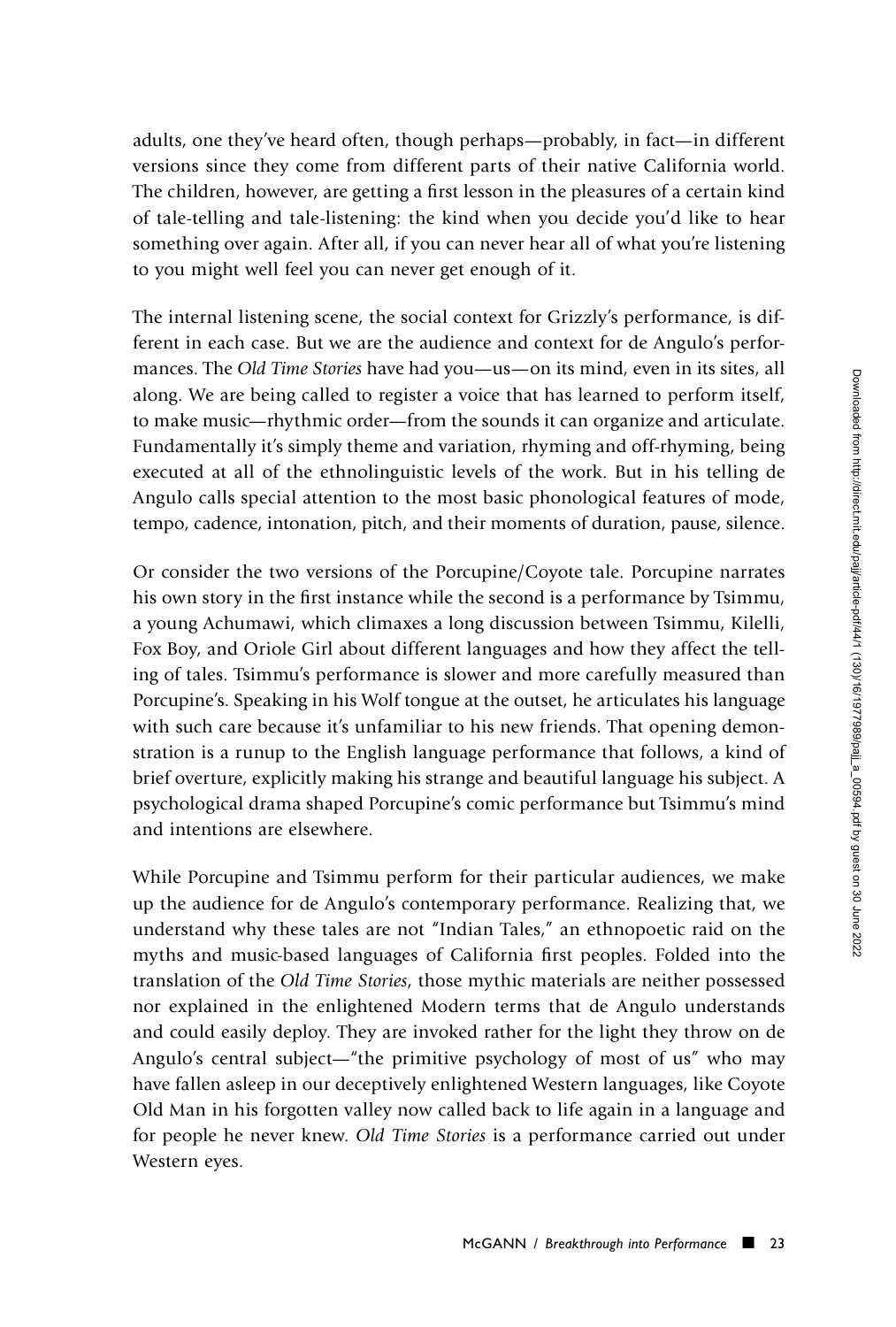Nor is it a children's story in the usual sense, as Dorothy Pound said, though that genre is imperative. As the "Preface" title to his 1945 typescript shows, it is a performance for "the Parents of a little boy and girl" because, unlike their Modern charges, the in-charge adults are most in need of it. That is the import of the pivotal event in the plot action, when the Bear Party meets a party of Antelope people traveling back to their remote northeastern California home. The collision of different languages that ensues defines the principal focus of what comes in the work's remaining two-thirds, where de Angulo laid in virtually all of the new materials for his "second installment." When the two parties meet, the children quickly "make friends" and are soon playing together "with ease." Not so the adults, as they themselves recognize. "It's strange," Bear says to an Antelope stranger, "how their children know our language but their parents don't." One of the antelope people then spoke in Bear's tongue, although with some difficulty: "Yes, we do a little, we have learned some of it on our trip. But children learn much faster than grownups."

The adults have much to learn. So here are the sorts of things we hear everyone talking about: what are your houses like (could we build one together?); what do you eat and how do you get your food; what ways and ceremonies do you share and what stories do you tell; most of all, how do you talk, what is your language like? Because the questions need answers, dialogue and conversation dominate the work; and to get truly helpful answers, one rule rules the discussions: show me how, let me try. Those are the topics and problems that preoccupy the intercourse of the people in the final three-quarters of *Old Time Stories*, which is throughout a series of showings and retellings.

Let me change that figure. It's a menu offering Contemporary American English fare—which is also to say that the language is mongrel, cross-bred. The lexicon tells it all, swinging easily between downhome ("lickety split," "tit for tat," "you're kidding") and academic ("gloaming," "magnesite," "obsidian") or outmoded ("cleaved him in twain"). The narrative can turn fussily correct ("They would all act as if each one of them held a pair of bones in his or her hand"; "There were quiet and silence in the ceremonial house") or slip into an odd usage ("he commenced a net, and in no time he had it finished"). Some words and phrases seem altogether disoriented in the tale-telling company, like Bob Dylan's dazed Mr. Jones ("thereupon," "wherewith," "Gather hither"). Coyote Old Man calls it "all a mixed up tale" for creating an unheard-of world, which de Angulo keeps literalizing: for instance, in the witty anecdote he spins around the phrase "wild goose." Traveling in the direction of the sun," Coyote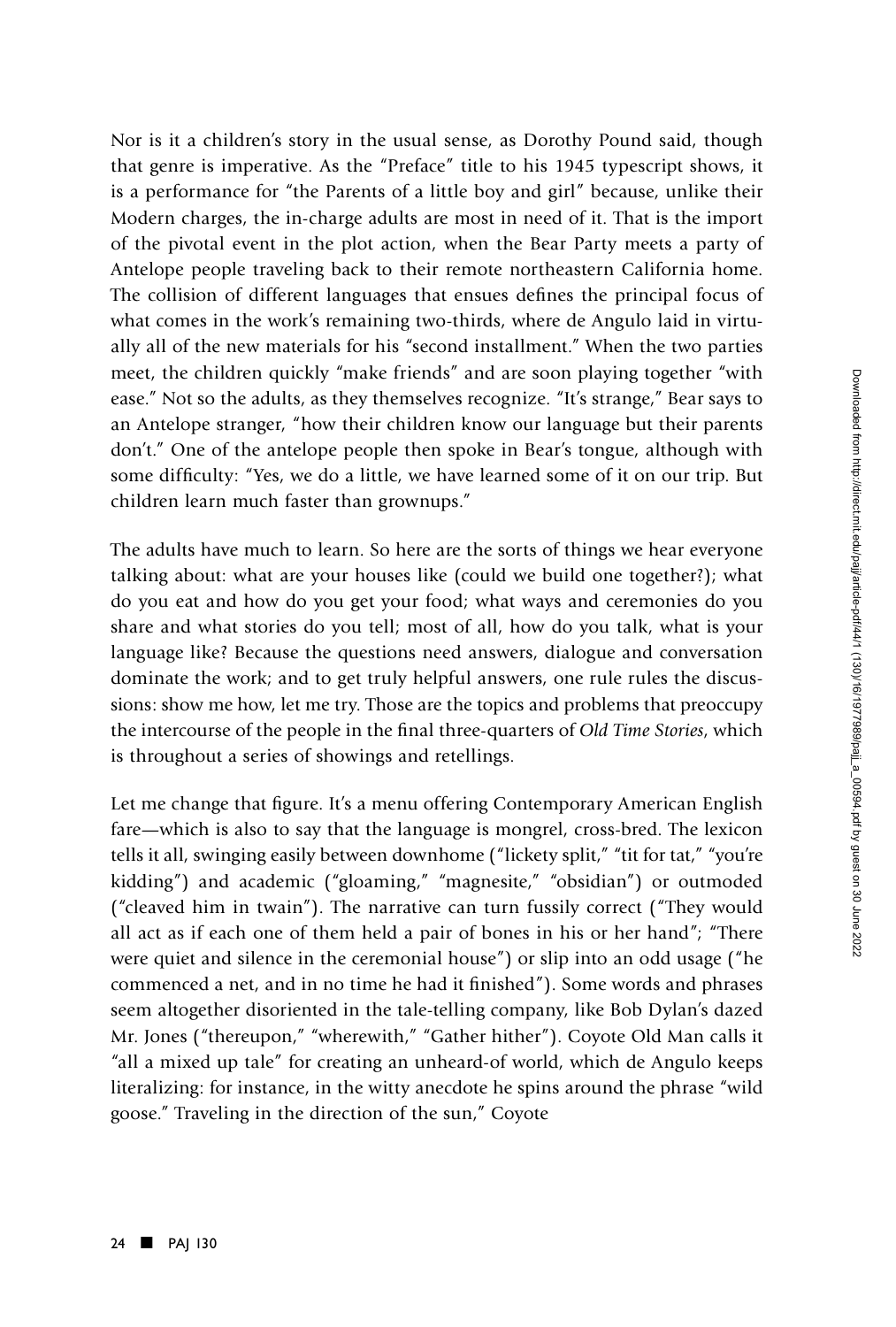heard voices ahead of him behind the hill but there was no one there. Now he heard the same voices on the other side of the same hill. So he ran around the other way but he found no one there. Then he heard the same voices again on the other side of the hill. And again he ran around the hill in the other direction as fast as he could. But again he found no one. They were wild goose people. Silver Fox had made them come by his thinking just to fool Coyote. But Coyote never found them.

These wild goose people, like everyone else, live in the never-never land of de Angulo's Onomatopia. Take "he commenced a net, and in no time he had it finished": the commonplaces "in no time" and "in no time at all" keep coming back—thirty-two times in fact—to define the timeless world of these Old *Time* Stories. Simple deictics keep turning magical, like the word "here" (often a pun), "it" ("it will do it again"), and—as above—"there" ("there was no one there"). It's often doubled up to make a striking onomatope, as in "down there there were dreadful things that snapped at him"). Or take this passage, which is surely more music than language with its torqued wordplays ("this world is all right now"), its internal rhymes, its swinging rhythms:

> They said to her, "this world is all right now and things are growing. But we wish there were more light. We cannot see very well in this half-light, how is it in the upper air where you live, is there more light there?"

> "Yes," she said, "there is more light there but I don't know where it comes from. However I will go back to my home and try to find out. When I have found out I will return. There is more light than here in my home in the air, but not much more. There may be a way to fix it so there will be more light," and then she flew off again.

This is music done "in no time at all," in what Tsimmu calls "twist and stumble time. . . . [W]e twist and stumble somehow. Anyhow everybody keeps a beat and changes foot at some point in the song, I don't know how to explain it." It's music that uncannily forecasts what Ornette Coleman would later call "harmolodics," a music whose sound has no tonic chord.12 Coleman often tried to explain that music but in fact—"really," as we're often told in de Angulo's and Coleman's magically real places—it can't be explained. It has to be performed.

The most ambitious compositions that de Angulo wrote to this music were inspired by the music-based tale-telling he heard when he was doing his ethnolinguistic field work. As he remarked in the "Preface" he wrote in 1945 for the print version he was then contemplating, "some" he wrote out from memory, "some . . . I actually translated almost word for word from my texts," and "some . . . I invented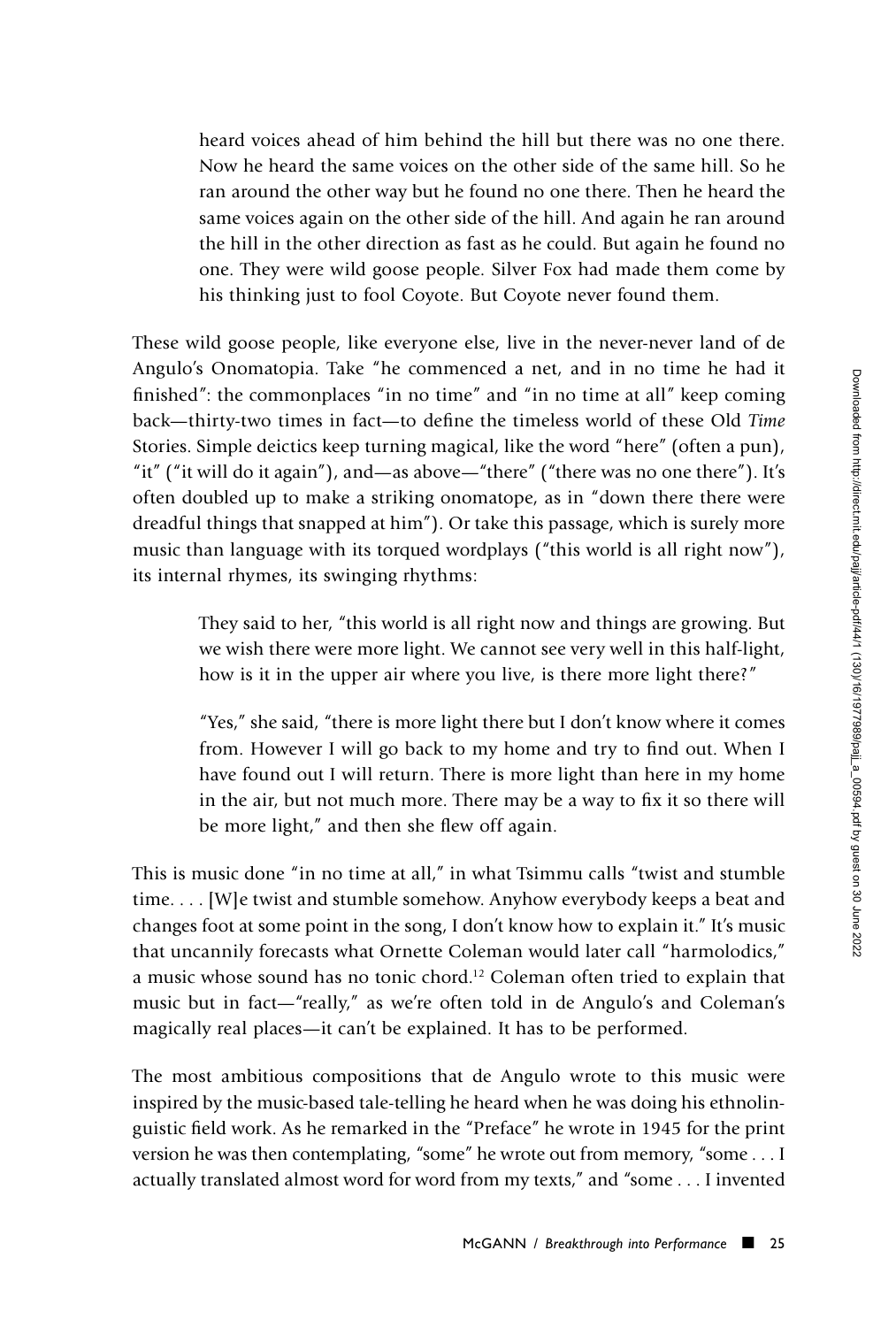out of my own head."13 The first installment of the *Old Time Stories* has examples of all three. As the work doubled in size in the second installment, nearly all of the new story materials were his own free translations from his field work with the Achumawi, Karoc, Pomo, and Miwok peoples.

Two exemplary sets of new tales come into several of the late recordings. They are performed by Kilelli, the "Easterner" who, with his sister Water Blossom and three other young Sierra Miwoks, meet the Bear party on the southern shore of Clear Lake. While these tales are all drawn directly from a set of Miwok myths, none of the *Old Time Stories* declare more clearly their Western focus. They are inventions drawing on native rhythmic and musical forms—sequences of reiterating narrative units, often as fractal extrusions, that Hymes discussed in a series of famous essays. Hearing these performances one thinks their music could have been written by Lautréamont, by Jarry, by Cendrars, or by any number of the Surrealists, and they anticipate the procedural compositions of the Oulipo group.

Unlike those equally remarkable textual works, however, these have to be heard to be recognized. Acts of homage to what de Angulo learned by listening to his native informants, they are oral performances played on a musical instrument made in the West. Kilelli's tale of "The Water Spirit and the Married Man" provides a striking example. It comes to us in three "free" textual translations, one by Lucy ("Nancy") Freeland, two by de Angulo. De Angulo's prompt text was clearly his translation preserved in *Freeland's Central Sierra Miwok Myths*14 But a comparison of that prompt text—or any of the three print texts for that matter—with the radio broadcast discloses the radical rhythmic differences. Indeed, it's apparent that only the performance has realized a condition of musical expression. While "poetry" (prosody) is latent in the very nature of language, it has to be actually fulfilled. Neither Freeland's nor de Angulo's print texts have been shaped into a recognizably prose-poetical work.

Kilelli delivers two performances, each of five tales. The two series are interrupted by a tale performed by Tsimmu, which is a reprise variation on a Loon Woman tale we heard much earlier. The rhythm twists and stumbles on and out of itself because the transitions between the prosodic units are brief and fleeting—often no more than the gap between two sentences. So the prosodic units at each structural level of the tale—word, phrase, sentence, passage, and narrative event—"arc" and "interlock" like the "interlace" structure of Old and Middle English verse. The result are two extended, breathtaking performances of such extravagant tale-telling that the narrative registers as either high nonsense or pure music. The performance has turned so sensual that the words have stopped making normal sense. We *are* in never-never land: "Oh listen! For the Vale profound/ Is overflowing with the sound."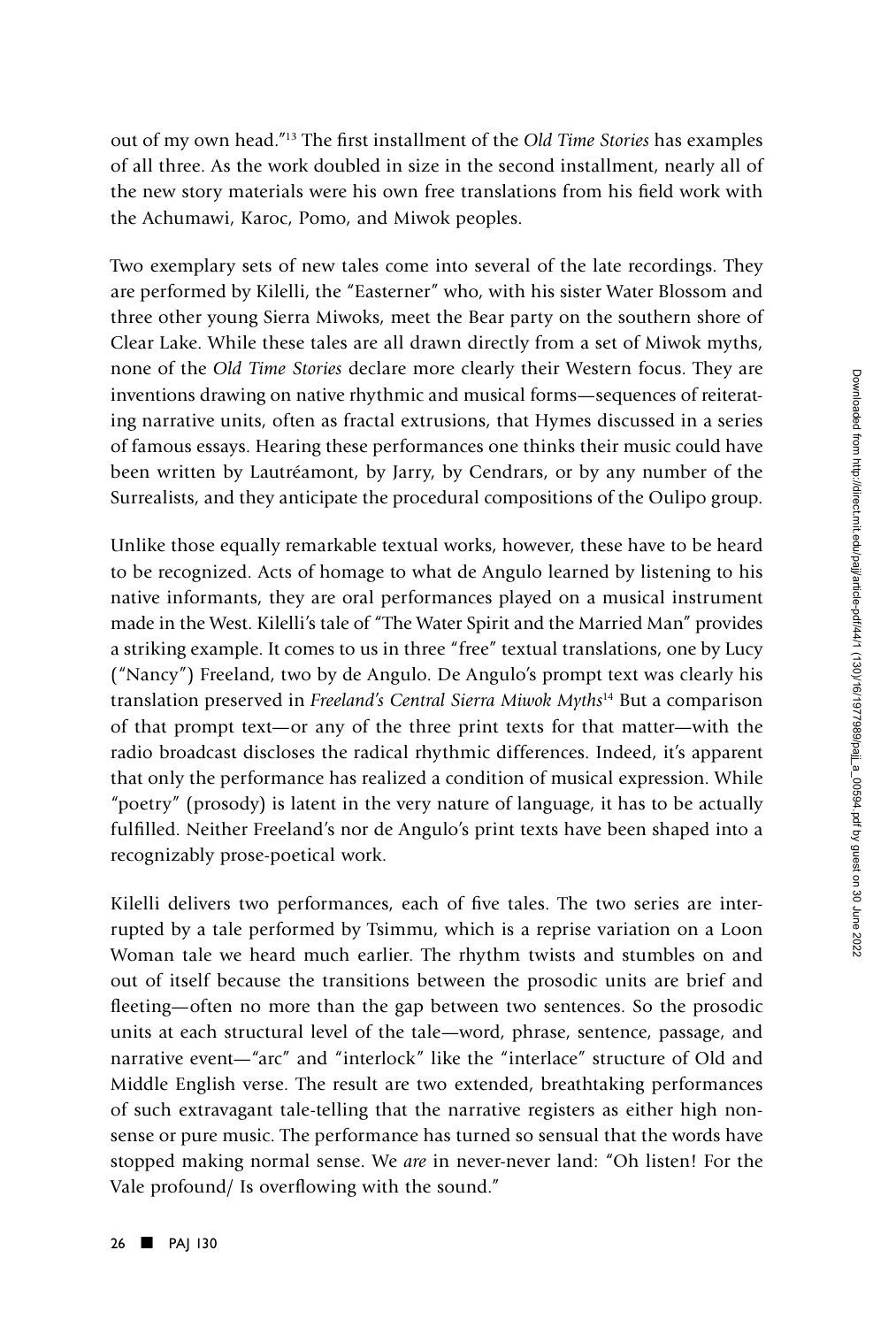III

Completing the work of the *Old Time Stories* also preoccupied de Angulo as he was dying. Because completion was no longer a performance possibility after March 1950, he turned back to his typewriter and the closure offered by posthumous print publication, the framework first and last of Ezra Pound's *Cantos*. He worked at this into August, often suffering dreadfully from the cancer destroying his body. But then, with the work "almost finished," he told Pound that "it does not matter very much . . . to bring [it] to an end." He went on to explain why: "i intended to leave it sort of unfinished—it would please my shadow to think that the children who will be reading it wud continue the Adventures themselves."15 That intention, that "sort of" unfinishedness, clearly recalls the many different ways his native friends and informants would recount "what happened" when they reperformed their tale-tellings. It reflects even more how de Angulo "continue[d] the Adventures" in the fantastical narratives that he assigned to Kilelli in the later episodes of the *Old Time Stories*.

Performing his work this way put him in a conversation with his audience. So the KPFA broadcasts struck hard at a leading idea he had advanced in "What Is Language?" in 1943: that it is primarily a means of thinking and only secondarily a means of communication. His performances and then their success with the radio audience called that conviction to judgment. Both counter-argued that the abstract distinction communication/thinking distorted the truth of language by attenuating its social function. Far better to operate with the distinction speaking/ thinking, which is what the broadcasts led him to. His view of language shifted slightly but decisively when he realized an audience as lively and involved as himself. Vernacular speaking, the sine qua non of interpersonal exchange, then began to reveal the reciprocity of its thinking function; and discursive performance, especially when its forms were soundly shaped, exposed that functional relation—a relation as deeply imbedded in paleolithic culture as in Modern enlightenment and the poetics of Modern enlightened literature.

The afterlife of the *Old Time Stories* thus delivered an ironical confirmation of what de Angulo wrote in that letter to Pound. Like his multiple investments in the work from 1928 forward, all the print and audial records deliver further stories—editorial remakings drawing on the original event. But none are complete in themselves, they live only by being relived, performed, and reperformed. Some seem to want to tell a complete story, like the twenty-two-hour performance on the 1991 tapes. Others, like the 1953 *Indian Tales* printed work, do not propose a complete story but an exemplary selection. In another particular response, Bob Callahan combed through the tapes to find what the 1953 *Indian Tales* book had left out. From that came the Turtle Island Press books *How the*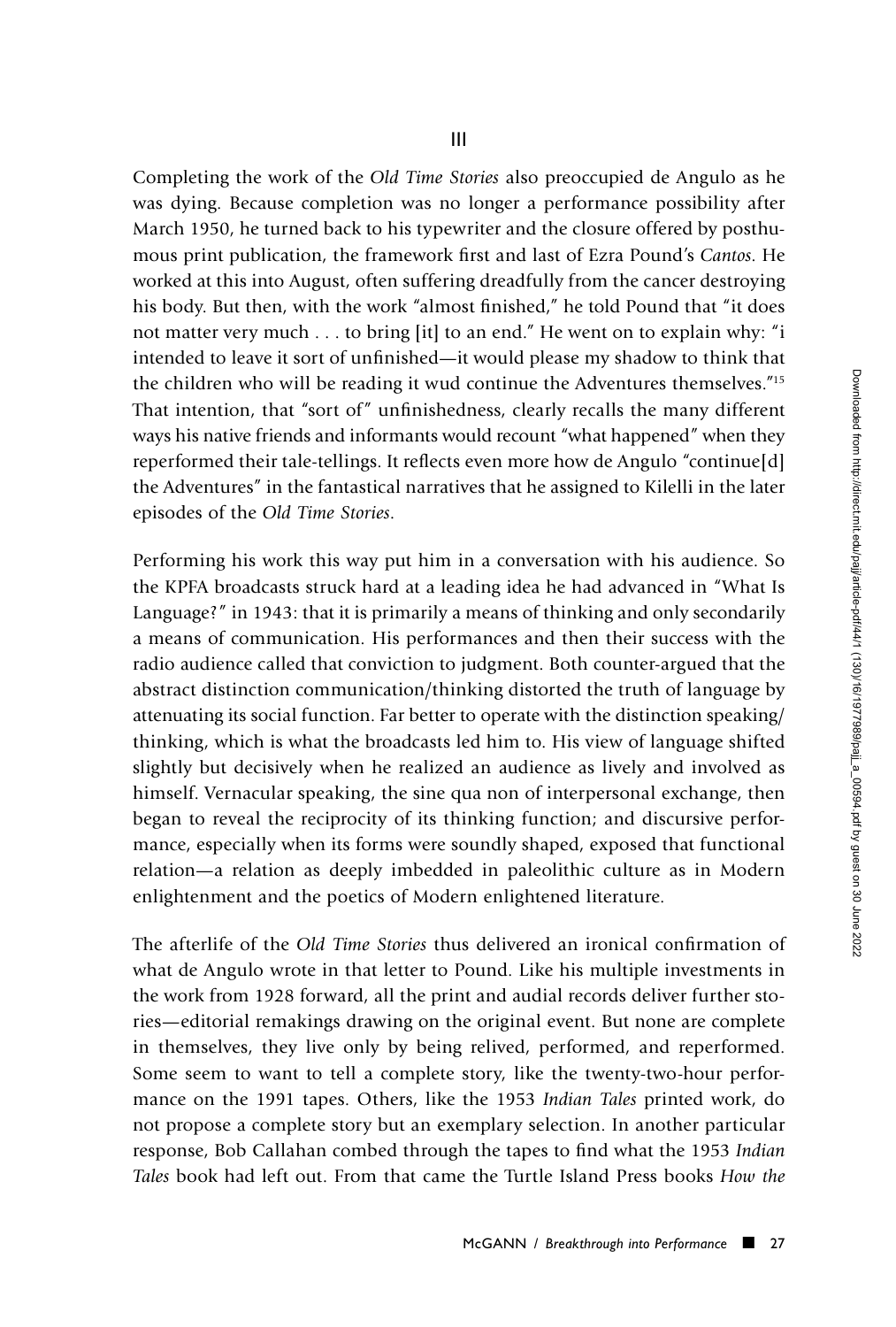*World Was Made* and *Shabegok*, the two volumes Callahan titled *Old Time Stories* (1976). If de Angulo set forth the model for those ongoing (re)performances, he took instruction from the native languages and music he loved, studied, and (re)performed in various ways.

But none of that is the whole story. The whole story is "sort of unfinished" by a fatality that is perhaps more wonderful, like the *Arabian Nights*, than it is majestic, like the *Oresteia* or *Clarissa—*though even they can be, have been, and will continue to be recomposed and replayed 1,001 times. If we found records of the more than one hundred hours missing from de Angulo's 1949–50 broadcasts, we wouldn't complete the story of the work but only make it more interesting and provocative. Pro vocative. Might the discovery shed more light on the matter? Indeed, but that would be natural light, the *incoherent* light bathing our unfinished world.

## **NOTES**

1. Peter Garland, ed., *Jaime de Angulo: The Music of the Indians of Northern California* (Santa Fe, CA: Soundings Press, 1988), 10.

2. Wendy Leeds-Hurwitz, *Rolling in Ditches with Shamans: Jaime de Angulo and the Professionalization of American Anthropology* (Lincoln: University of Nebraska Press, 2004), 100.

3. Gui de Angulo, *The Old Coyote of Big Sur: The Life of Jaime de Angulo* (Berkeley, CA: Stone Garden Press, 1995), 395.

4. De Angulo's admirers were many and various, and his influence—especially on West Coast writers (or "Left Coast" writers, in Andrew Schelling's witty reprise on a 60s expression)—was considerable. To name only the most notable: Ezra and Dorothy Pound, William Carlos Williams, Marianne Moore, Henry Miller, Robinson Jeffers, Allen Ginsberg, Jerome Rothenberg, and the writers of the San Francisco Renaissance, especially Robert Duncan, Joanne Kyger, Gary Snyder, Kenneth Rexroth, and Jack Spicer.

5. Jaime de Angulo to Dorothy Pound, May 1949. All cited correspondence between de Angulo and the Pounds is found in MSS 160, Boxes 1–3, Jaime de Angulo Papers, Charles E. Young Research Library and Special Collections, UCLA, Los Angeles, California.

6. Jaime de Angulo to Dorothy and Ezra Pound, [June or July] 1950.

7. In 1976–77, Pacifica Radio and Gui de Angulo loaned Bob Callahan and Turtle Island Press the original set of reel-to-reel tapes. Shortly afterwards Peter Garland had a set of cassettes made from the tapes that Susan Ohori, then Program Manager for KPFA, used for her 1976–77 rebroadcast series advertised as a repeat of what went down in 1949–50. This series covered twenty-eight broadcast hours, although several sessions were devoted to, or included, interviews and discussions of de Angulo and his work. Broken out into the original set of fifteen-minute performances, the series clearly reflects something close to the one hundred tapes de Angulo mentioned to the Pounds.